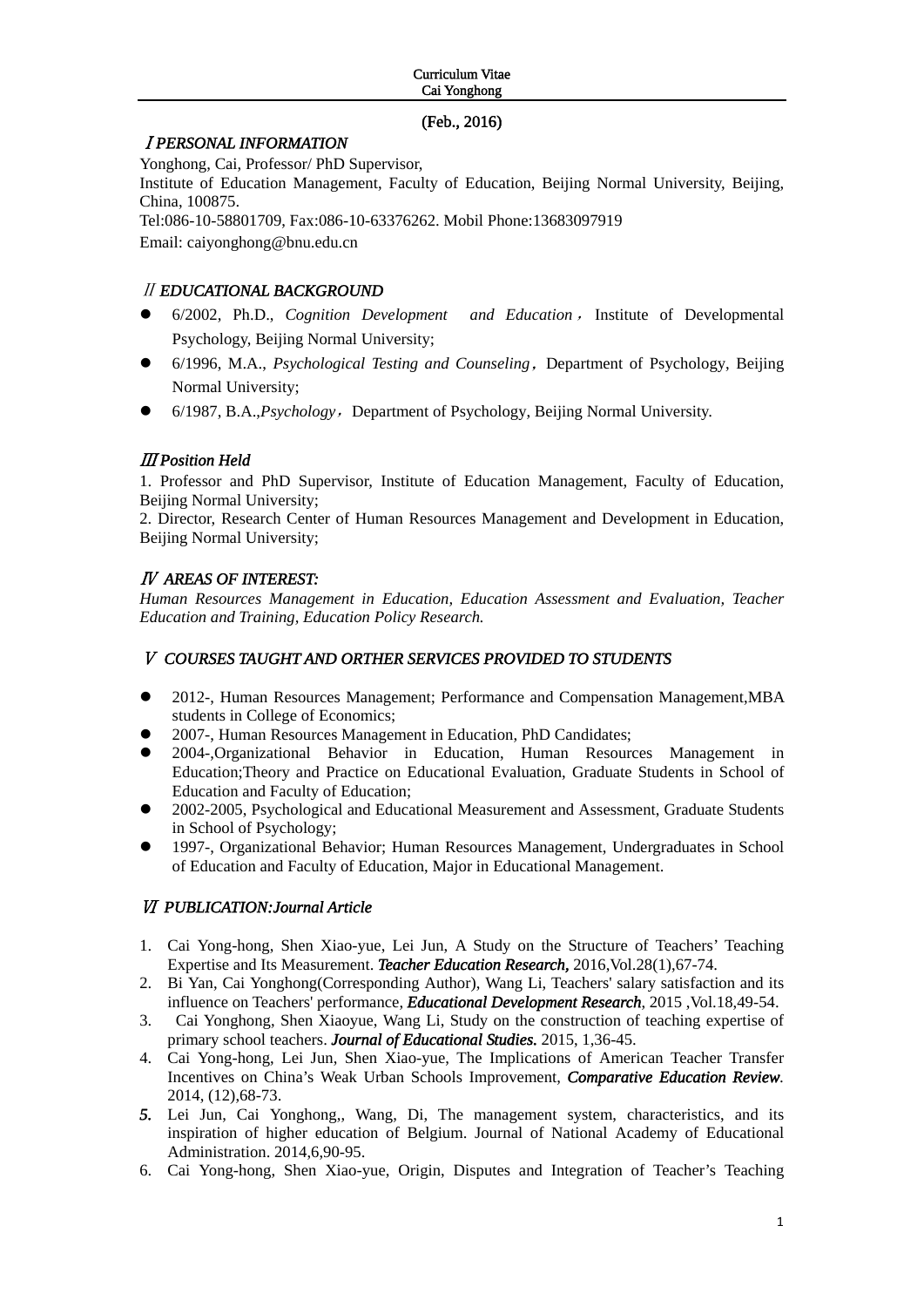Expertise, *Journal of Beijing Normal University(Humanities and Social Sciences)*.2014, 2 (248), 15-23.

- *7.* Cai Yong-hong, Zhu Ai-Xue, Study on Status and Organizational Influencing Factors of High School Teachers Burnout, *Educational Research and Experiment*, 2013,(6): 29-33.
- *8.* Cai Yong-hong, Bi Yan, Relationship among Pay Satisfaction, Perceived Organizational Support and Teacher Performance, *AERA 2014 annual meeting*.
- *9.* CaiYong-hong, The new teacher probation systems in American school, *Teaching Monthly (Middle School Edition-Teaching Management Version)*, 2013-07-20.
- 10. Cai Yong-hong & Bi Yan, View of Teacher Quit Mechanism of China from the Teacher Probation Period Management of U.S, *Tribune of Education Culture,* ,2013(6).
- *11.* Cai Yong-hong & Bi Yan, View of Teacher Quit Mechanism of China from the Teacher Probation Period Management of U.S, *Journal of Beijing Normal University(Humanities and Social Sciences)*.2013, 1 (235),12-18.
- *12.* Zhu, Chang, Wang, Di, Cai, Yonghong, Engels, N..What core competencies are related to teachers' innovative teaching? *Asia-Pacific Journal of Teacher Education,*volume 41, issue 1, 2013, pp. 9 – 27.
- 13. Cai Yong-hong, The development of school effectiveness research in China and abroad and its reflection, *Educational Administration Research,* 2012(6),15-26.
- *14.* Hou Zhong-tai, Cai Yong-hong, Rural teachers' survival dilemma and it's reflection, *Journal of The Chinese Society of Education,* 2012(10):32-35.
- *15.* Cai YongHong, Mei En. History, Characteristics and Revelations of the primary and secondary school teachers performance related pay reform in America. *Comparative Education Research,* 2012, (8),14-19.
- *16.* Cai Yonghong, Sheng Min, Bi Yan. View teachers Position management reform from British primary and secondary school teachers position management system, *Comparative Education Research,* 2012, 6, 77-81.
- *17.* Cai Yonghong, Bi Yan. Studies on the reform of America primary and secondary school teachers employment system, *Education Studies,* 2012, 4, 145-148.
- *18.* Cai Yonghong, Wang di, Lei Jun. Teaching innovation competence structure of secondary school teachers and it's relation with teaching behavior, *Educational Research and Experiment,* 2012, 2, 40-44.
- *19.* Cai Yonghong, Zhang Xiaoqian. Implication of America primary and secondary school teachers career ladder system for Chinese teacher management,*Journal of the Chinese Society of Education.* 2012, 2, 74-77*.*
- *20.* .Cai Yonghong, Xiao Yifang. Characteristics of the civil service management system of Japanese education and its Implications for China,*Teacher Education Research,* 2011, 6, 76-80.
- *21.* Cai Yonghong, Bi Yan. Implication of school quality standards of the U.S. National Quality Award for China,*Comparative Education Research,* 2011, 12, 1-5.
- 22. Cai Yonghong, Bi Yan.Characteristics of the teachers' collective contract system of U.S. and its Implications for China,*Exploring Education Development,* 2011, 12. 31-35.
- 23. Johan Ferl<sup>a</sup>, Martin Valcke and Yonghong Cai, Academic self-efficacy and academic self-concept: Reconsidering structural relationships, *Learning and Individual Differences,* 2009.12, (19), Issue. 4, 499–505.
- *24.* Cai Yonghong. Review and Rethinking of School Effectiveness Research, Chinese *Educational Administration Review*, 2007, 4,38-72. ISBN:978-7-5041-3971-9.
- *25.* Cai Yonghong.Review and Reflection on School Effectiveness Research-From the View of Research Method. *Educational Research*, 2007, 2(325), 61-67.
- *26.* Cai Yonghong. The Influence of New Teaching Beliefs on Teacher Evaluation. *Journal of Beijing Normal University(Humanities and Social Sciences)*.2007, 1 (199),47-51.
- *27.* Cai Yonghong & Jiang Qinde. The latest Development of Application of Statistics to the Field of Social Sciences and the Relevant Reconsiderations, *Statistical Research.* 2006, 2(172), 66-69.
- 28. Cai Yonghong & Jiang Qinde. New Statistic Methods and Their Applications in Social Science,*China Statistic*, 2006, 3, 13-14.
- *29.* Cai Yonghong, Lin Chongde. Theory and Practice on Teacher Performance Evaluation *Frontiers of Educations in China*, 2006, 1(1),29-39.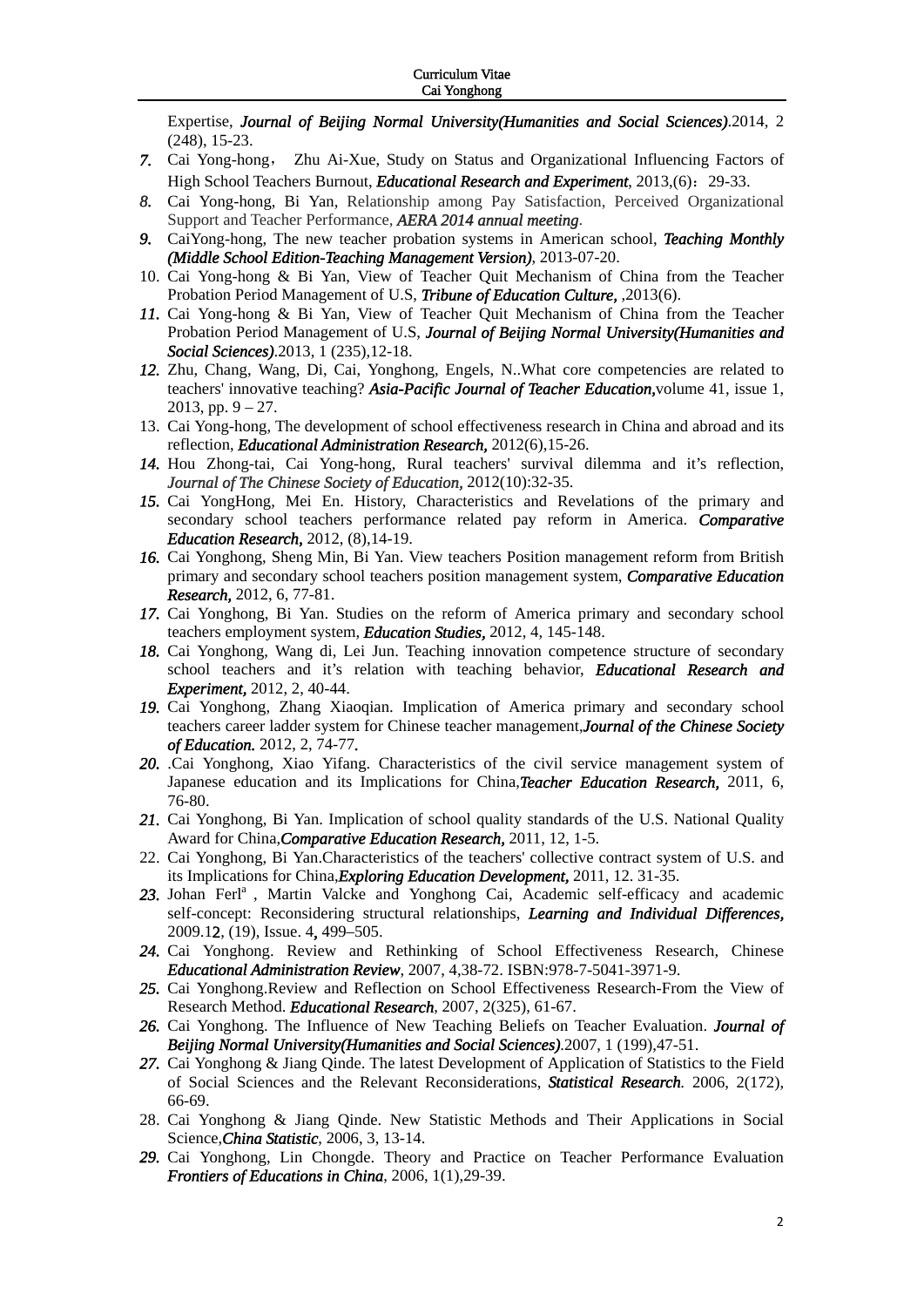- 30. Cai Yonghong. SOLO Taxonomy and it's Application in Teaching, *Teacher Education Research.* 2006, 1,34-40.
- *31.* Cai Yonghong & Jiang Qinde. Free Discussion on the Reform of School Personnel System *China National Conditions and Strength,* 2006, 2,52-54.
- *32.* Wang Fang & Cai Yonghong. Review and reconsideration on Superfine Teacher system and its research in China, *Teacher Education Research.*2005, 6, 41-46.
- *33.* Cai Yonghong & Chen Jie. Market Mechanism and Chinese Higher Education. *China National Conditions and Strength,* 2005, 11,60-62.
- 34. Cai Yonghong. Reviews and Reconsiderations on American School Effectiveness Research,*Comparative Education Review.* 2005, 11(26),1-6.
- *35.* Song Aihong & Cai Yonghong. A study on the antecedents of teacher's organizational commitment, *Statistical Research.* 2005, 5(163), 40-45.
- *36.* Cai Yonghong & Jiang Qinde. Confrontation on China Basic Education, *China Statistic*, 2005, 5, 53-54.
- 37. Cai Yonghong(Communication Author) & Song Aihong. Confirmatory Factor Analysis on Teacher Organizational Commitment, *Psychological Development and Education*. 2005, 2,38-42.
- 38. Cai Yonghong & Lin Chongde. Theory and Practice on Teacher Performance Evaluation *Teacher Education Research,* 2005, 1, 36-41.
- *39.* Cai Yonghong & Lin Chongde. The research of teacher performance construction(abstract) *International Journal of Psychology*, Vol.39 Issue5/6,Oct.-Dec. 2004,p593,ISSN 0020-7594.
- *40.* Cai Yonghong & Lin Chongde. Confirmatory Factor Analysis of Colleges' Evaluation on Teacher Performance, *Psychological Development and Education*. 2004, 1.38-42.
- 41. Cai Yonghong ,Lin Chongde, & Chen Xuefeng. Confirmatory Factor Analysis of students' Evaluation on Teacher Performance, *Acta Psychologica Sinica*. 2003, 3(35), 362-369.
- *42.* Cai Yonghong, & Huan Tianyuan. The Origin, Problems and Trends of Teacher Evaluation *Journal of Beijing Normal University(Humanities and Social Sciences)*.2003, 1,130-136.
- *43.* Lao Kaisheng, & Cai Yonghong. The Character Analysis of Adolescent Personal Harm in China, *Statistic and Decision-marking*. 2002, 6, 41-42.
- *44.* Cai Yonghong, & Lao Kaisheng. The Simple Analysis of the Survey on Adolescent Safety Accidents in China, *Middle and Elementary School Management*. 2002, 5, 29-30.
- *45.* Cai Yonghong, & Lao Kaisheng. The Status of Adolescent Safety Accidents is not Allowed Being Optimistic, *China Statistic.* 2002, 4,40-41.
- *46.* Cai Yonghong, & Lao Kaisheng. The analysis on the Status of Adolescent Safety Accidents in China, *Statistical Research.* 2002,4(126),54-58.
- 47. Cai Yonghong, Lin Chong-de& Xiao Lipin. Vocational Interest's Construction and Characteristic of Middle School Students, *Psychological Development and Education*. 2002, 1(18),80-85.
- 48. Cai Yonghong. Status of Teacher Performance Appraisal Research and its Reconsiderations *Teacher Education Research.* 2001, 3,73-76.
- *49.* Cai Yonghong, & Lin Chongde. Status of Performance Appraisal Research and its Reflection *Journal of Beijing Normal University(Humanities and Social Sciences)*. 2001,No.4,119-126.
- *50.* Cai Yonghong. Think on Theoretical Basis of Multiple Student Appraisals, *Theory and Practice of Education.* 2001, 4(21),34-37.
- 51. Cai Yonghong. Contemporary Alternative Assessment Reform in America, *Comparative Education Review.* 2000, 2,18-22.
- 52. Cai Yonghong. The Innovative Basic Education Reform of America, *Middle and Elementary School Management*. 1999, 4, 42-43.

| Time       | Title                                                                      | <b>Accepting Organization</b>    |  |  |
|------------|----------------------------------------------------------------------------|----------------------------------|--|--|
| 2010.11    | The 2009 report of the learners' competency   MOE China and UNICEF Beijing |                                  |  |  |
|            | and interactive teaching                                                   | Office                           |  |  |
| 2010.11    | Learner's competency and interactive learning                              | Accepted by MOE China and UNICEF |  |  |
|            | overall report 2009,                                                       | Beijing Office                   |  |  |
| 2009.11.30 | development<br>Subject<br>competency                                       | and MOE China and UNICEF Beijing |  |  |

*PUBLICATION:Government Consultant Report*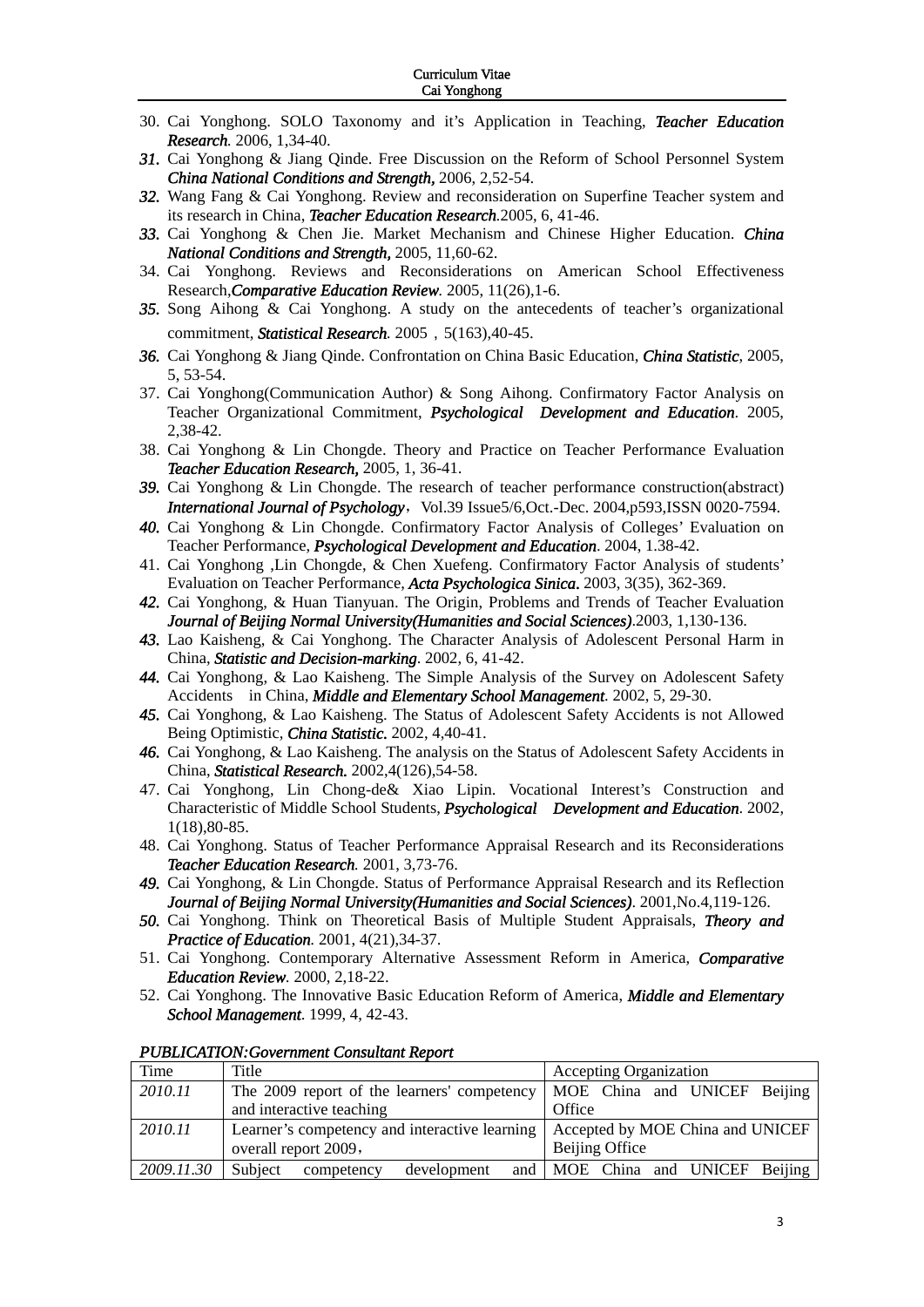#### Curriculum Vitae Cai Yonghong

|         | evaluation manual for primary school students | Office                              |
|---------|-----------------------------------------------|-------------------------------------|
| 2009.11 | Teacher Force Building in Rural Areas         | UNESCO International Research and   |
|         |                                               | Training Center for Rural Education |
|         | <b>Baseline Survey Report of East China 8</b> | MOE China and UNICEF Beijing        |
| 2008.5  | Provinces on Project 'Learners' Competency    | Office                              |
|         | and Interactive teaching'                     |                                     |
| 2008.5  | Subproject 'Learners' Competency<br>and       | MOE<br>China and UNICEF<br>Beijing  |
|         | Interactive teaching' National Overall Report | Office                              |
|         | (English)                                     |                                     |
| 2007.7  | Overall Report of Learners' Competency and    | MOE China and UNICEF<br>Beijing     |
|         | <i>Interactive Baseline Survey</i>            | Office                              |
| 2006.6  | Meta-analysis on Cognitive Instruments        | <b>UNICEF EAPRO</b>                 |
|         | Content and Competency of EALAS Project       |                                     |
| 2005.11 | Training Scheme of East China Depressed       | MOE China and UNICEF<br>Beijing     |
|         | Area Student Achievement Assessment Project   | Office                              |
| 2005.4  | Chinese Overall Report on East Asian          | MOE China and UNICEF<br>Beijing     |
|         | Learners' Achievement's Assessment (EALAS)    | Office                              |

## Ⅶ *ORTHER PROFESSIONAL ACTIVITIES*

- 1. 2014.12.28-2015.12.28,Visiting Scholar of Vanderbilt University: Cooperation research in **Teacher Personnel Institution and Policy of Basic Education in the U.S.** with the Department of Education Leadership, Policy and Organization, The Peabody College of Education and Human Development;
- 2. 2015.4.16-20., Invited by AERA to attend the AERA2015 annual meeting, in Division I -Perspectives and Experiences of Faculty Members in Educational Programs for the Professions / Section 1: Education in the Professions,publish a report: 'The Relationships among Organizational Innovation Climate, Principal Instructional Leadership and Teacher Teaching Expertise';
- 3. 2014.4.3-7, Invited by AERA to attend the AERA2014 annual meeting, in Division A -Administration, Organization and Leadership / Section 2: School Organization and Effects, publish a report: 'Relationship among Pay Satisfaction, Perceived Organizational Support and Teacher Performance';
- 4. 2013 4.14-17, invited by the Macao Education and Youth Affairs Bureau to participate "teaching staff performance assessment of school –Conference on the establishment and implementation of school based institution " and "Lectures on Education", Keynote speaker: (1) " the Implementation experiences of Mainland elementary and middle schools teacher performance evaluation ", (2) the teacher performance management and incentive ";
- 5. 2011.11.24-29, Invited by National Taipei University of Education, National Institute of Education, School Principals' Association in Taiwan, the Taiwan University to participate in the "the third president of the 2011 Cross Strait Symposium on teacher evaluation", Keynote Speaker: Status and it's inspiration of Mainland China assessment system for teachers of elementary and secondary school;
- 6. 2009.7.23-25,Hold " International Conference on Education Quality Evaluation and Education Quality Assurance" in Beijing;
- 7. 2008.8- 2009.2Visiting Professor of Belgium: Cooperation research in PISA project with Department of Educational Study, Gent University. Invited by Gent University;
- 8. 2007.10. 7-15,RomaniaL Visit Romania to investigate their county level teacher training project (World bank Project). Exchange information and share experiences with Romania on basic education reform and curriculum reform. Supported by UNICEF Beijing Office. Invited by Romania Moe. As a member of Chinese Moe Education Interview Group;
- 9. 2007.7-2007.12Consultant of UNICEF Beijing Office, Act as domain leader of CFS standard development project;
- 10. 2006.6.24-29,ShangHai: Attend *East Asia Learning Achievement Study Technical Workshop,* hold by UNICEF EAPRO.As an expert sent by Ministry of Education of China;
- 11. 2006. 5.1-9,London:. Attend *Preparing Teachers for a Changing Context Conference,*  Deliver presentation: *Research on Teacher Performance Construct and Evaluation*;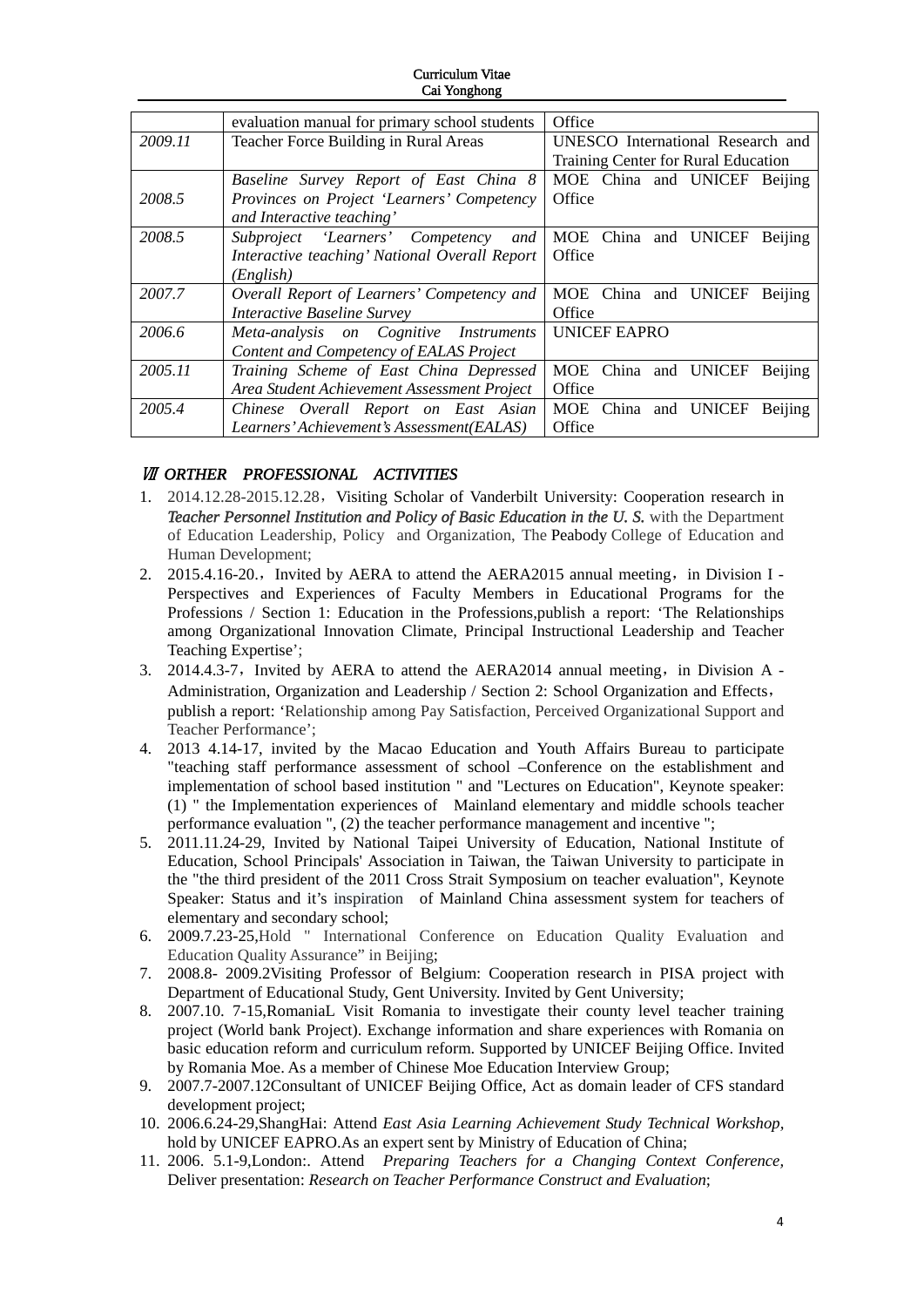- 12. 2006.5-2006.7,Consultant of EPPRO,UNICEF, Take Responsibility in the 3rd EALAS Workshop Support and EALAS Meta-analysis Report Writing;
- 13. 2005.4.13-18Bangkok: Attend *East Asia Learning Achievement Study Technical Workshop,* hold by UNICEF EAPRO..;
- 14. 2004-2006Core Consultant Of Moe China,Take Major Technical Support Responsibility in China-UNICEF EALAS Cooperative Project;
- 15. 2004.5.31 –6.5Bangkok: As an expert sent by Ministry of Education of China, Represent Chinese MOE to deliver presentation: Process of item development and initial findings of China;
- 16. 2004.3-2004.5Consultant of World Bank Beijing Office,Take Consultant Responsibility in Cooperative Project of World Bank and National Development and Reform Council of China -- Study to Governance of Primary and Secondary Education in China.

### **WIEMBERSHIP AND ACTIVITIES IN PROFESSIONAL ASSOCIATIONS**

1.Director, Education Management Discipline Academic Committee;

- 2.Member, Chinese Psychological Society;
- 3.Member, Chinese Society of Education;

4.Disciplinary Evaluation Expert of the Chinese Ministry of Education Degree Center, 2009- .

|             | IA "FROPESSIONAL HONORS, AWARDS AND PELLOWSHIPS. |                                     |
|-------------|--------------------------------------------------|-------------------------------------|
| Time        | Prize/Awards Name                                | Title                               |
| June, 2013  | Youth Social Science Talent "Hundred Talents     |                                     |
|             | Project" Candidates in Beijing City              |                                     |
| November,   | Century Excellent Talents<br>New<br>Support      |                                     |
| 2009        | Program, Ministry of Education                   |                                     |
| November,   | Won Super excellence Product Award of Beijing    | Doctorial Dissertation: Teacher's   |
| 2005        | Normal University and Hongkong Chinese           | Job<br>Performance——the             |
|             | University Applied Research on Educational       | Construction and Influence Factors  |
|             | and Social Science                               | Research                            |
| May, 2004   | Won National Excellent Doctorial Dissertation    | Doctorial Dissertation: Teacher's   |
|             | Prize                                            | Performance——the<br>Job.            |
|             |                                                  | Construction and Influence Factors  |
|             |                                                  | Research                            |
| Oct, 2002   | Won The First Rank Award of National General     | Book----Psychological Testing       |
|             | <b>High Education Textbook.</b>                  |                                     |
| June, 2002  | Won Beijing Normal University Excellent          |                                     |
|             | Graduate Prize.                                  |                                     |
| May, 2002   | Won Beijing Normal University Excellent          | Paper: The Status and Reflection on |
|             | Product Prize of Human and Social Science.       | Performance Appraisal Research      |
| March, 2002 | Won Excellent Applied Paper Award of Beijing     | Doctorial Dissertation: Teacher's   |
|             | Normal University and Hongkong Chinese           | Job<br>Performance——the             |
|             | University Applied Research on Educational       | Construction and Influence Factors  |
|             | and Social Science.                              | Research                            |
| Nov, 2001   | Won Second Rank Award of Lu Lu Bei National      | Vocational<br>Paper:<br>Interest's  |
|             | <b>Excellent Statistic Paper.</b>                | Construction and Characteristic of  |
|             |                                                  | Middle School Students              |
| Nov, 2001   | Won $5^{th}$ National Books Prize.               | Book----Psychological Testing       |

# Ⅸ *PROFESSIONAL HONORS, AWARDS AND FELLOWSHIPS:*

### Ⅹ *RESEARCH EXPERIENCES:*

| Period    | Project Name/Financial Source/ Authorize No.                                  | Role |
|-----------|-------------------------------------------------------------------------------|------|
| 2015-2018 | Beijing primary and secondary school teachers' salary level Director          |      |
|           | research:                                                                     |      |
|           | Source: Beijing Municipal Education Science "Twelfth Five Year                |      |
|           | Plan" key issues (priority attention).                                        |      |
| 2013-2015 | The pilot assessment and evaluation of discipline teaching quality   Director |      |
|           | in compulsory education                                                       |      |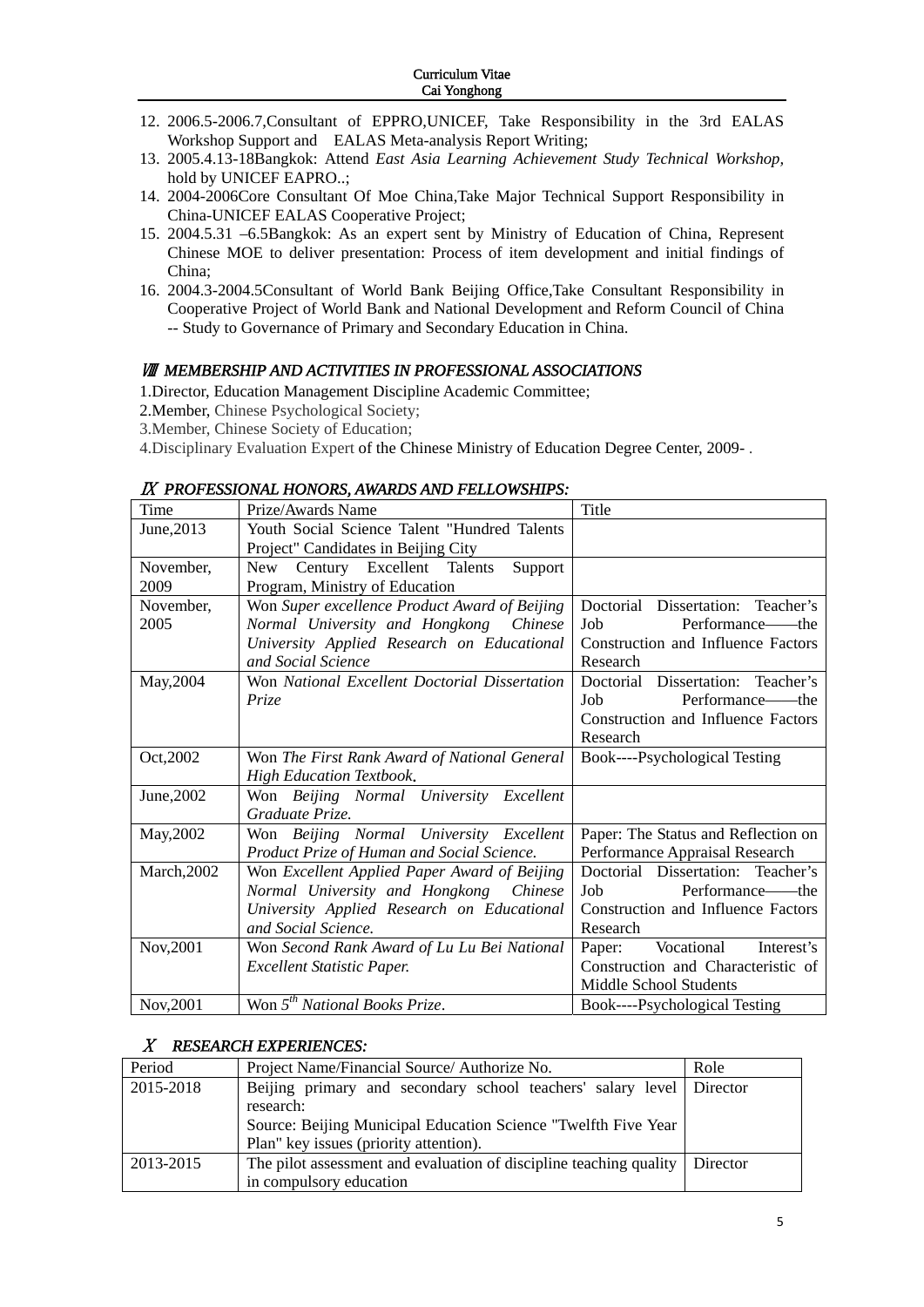|               | Source: Gansu Institute of Education Science                                                               |                        |     |
|---------------|------------------------------------------------------------------------------------------------------------|------------------------|-----|
| 2013-2014     | Study and formulate the basic standards and evaluation methods                                             | Director               |     |
|               | of discipline teaching quality in compulsory education                                                     |                        |     |
|               | Source: Gansu Institute of Education Science                                                               |                        |     |
| 2013-2014     | Research of the graduate student course evaluation system and                                              | Director               |     |
|               | it's reform,                                                                                               |                        |     |
|               | Source: 985 special project of MOE, Graduate School of BNU                                                 |                        |     |
| 2011-2013     | A international comparative study of personnel system of                                                   | Director               |     |
|               | teachers in primary and middle schools,                                                                    |                        |     |
|               | Source: 985 special project of MOE, Faculty of Education , BNU                                             |                        |     |
| 2010-2015     | Cooperative Project of UNICEF and Chinese MOE: Ban Fang                                                    | Leader                 | and |
|               | School quality monitoring and evaluation,<br>Source: UNICEF China Office                                   | Director               |     |
| 2009-2012     | Human resources development in Education,                                                                  | Director               |     |
|               | Source: MOE and MOF (Ministry of Finance) China.                                                           |                        |     |
| 2010-2011     | Investigation on student's academic achievement of elementary                                              | Director               |     |
|               | school,                                                                                                    |                        |     |
|               | Source: Academy of Social Sciences Department, BNU                                                         |                        |     |
| 2007-2010     | Cooperative Project of UNICEF and Chinese MOE: CFS                                                         | Leader                 | and |
|               | Standards Development and Implementation.                                                                  | Director               |     |
|               | Source: UNICEF China Office                                                                                |                        |     |
| Jan.2007-Dec. | Project supported by "Higher Education National Excellent                                                  | Director               |     |
| 2010          | Doctorial Dissertation Prize Gainer Special Fund": Research on                                             |                        |     |
|               | the Relationship Between Teacher expertise and Student Learning                                            |                        |     |
|               | Achievements Increase,                                                                                     |                        |     |
|               | Source: MOE and MOF (Ministry of Finance) China.                                                           |                        |     |
| Sep.2006-Dec. | Leader and Director, Important Project of Key Research Base of                                             | Leader                 | and |
| 2009          | MOE Humanities and Social Sciences 'Chinese Elementary and                                                 | Director               |     |
|               | Middle School<br>Teacher Personnel Management<br>System                                                    |                        |     |
|               | Research', Branch Project: Research on Consummating and                                                    |                        |     |
|               | Developing Chinese Teacher Qualification System. Authorize No.                                             |                        |     |
|               | 2006JDXM035. Project Source: MOE China.                                                                    |                        |     |
| June.2005-Dec | Tackled Key Problem Project of Philosophy and Social Sciences                                              | Leader                 | and |
| .2008         | of MOE 'Research on Chinese Teacher Social and Economical                                                  | Director               |     |
|               | Status', Branch Project: Survey Report on Teacher Social and                                               |                        |     |
|               | Economical Status. Authorize No. 05JZD00032. Project Contract                                              |                        |     |
|               | No. : 05JZDH0032. Project Source: MOE China.                                                               |                        |     |
| 2006-2010     | Cooperative Project of UNICEF and Chinese MOE: Learner's                                                   | Leader                 | and |
|               | Competency and Interactive Teaching.                                                                       | Director               |     |
| 2004-2005     | Cooperative Project of UNICEF and Chinese MOE: Pilot Study                                                 | Leader                 | and |
| March, 2004-A | on Learning Achievement Assessment in China.<br>Cooperative Project of World Bank and National Development | Director<br>Consultant |     |
| pril, 2004,   | and Reform Council of China: the Study of Governance of                                                    |                        |     |
|               | Primary and Secondary Education in China.                                                                  |                        |     |
| 2004-2006     | Transverse Project: Research on Staff Position<br>Setting,                                                 | Leader                 | and |
|               | Performance Appraisal and Compensation Design of Primary                                                   | Director               |     |
|               | and Secondary School in Chao Yang School District.                                                         |                        |     |
| 2003-2005     | The Ten-Five National Educational Science Key Project:                                                     | Leader                 | and |
|               | Research on Innovative Teacher Development and Teacher                                                     | Director               |     |
|               | Performance. Sanctified No.: CBA030044.                                                                    |                        |     |
| 2003-2006     | Philosophy and Social Science Important Project of MOE:                                                    | Member                 | and |
|               | Innovative Talent Person and Innovative Education.                                                         | Participator           |     |
| 2002-2004     | The Ten-Five Beijing Educational Science Project: Research on                                              | Leader                 | and |
|               | the Contents and Methods of Teacher Performance Appraisal.                                                 | Director               |     |
| $2002 - 2004$ | The Transverse Project: Research on the Methods of Teacher                                                 | Leader                 | and |
|               | Performance Appraisal.                                                                                     | Director               |     |